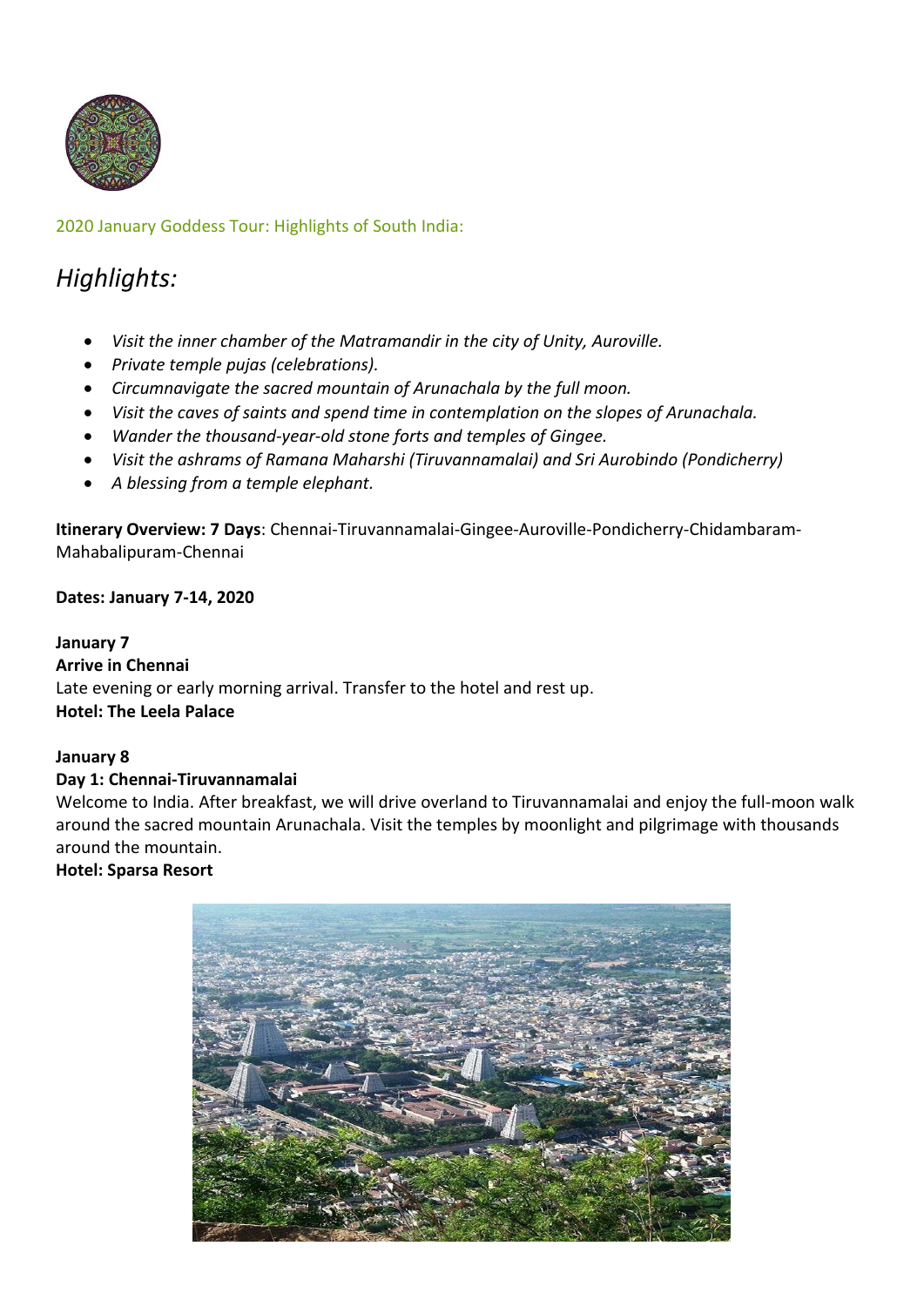# **January 9**

## **Day 2: Tiruvannamalai**

After breakfast, visit Sikander Ashram, a short journey up the base of the sacred mountain Arunachala for a scenic overlook of the whole city and vast temple complex.

We will have time for mindfulness in several sacred caves along the mountainside. Bask in the bliss and serenity of these ancient spiritual places.

Evening visit to the fire temple, which is one of the most significant Shiva temples in India.

## **Hotel: Sparsa Resort**

## **January 10**

## **Day 3: Tiruvannamalai via Gingee to Auroville**

Gingee Fort is known as an impregnable fortress believed to be built in the 9th century by Cholas and later modified by the successive rulers, known as the "Troy of the East." Wander through the Fort and surrounding Temple Complex.

### **Hotel: Villa Shanti or similar**



#### **January 11 Day 4: Auroville**

Morning visit to the magical Matramandir. Enjoy a quiet moment inside this spectacular temple and enjoy the surrounding gardens.

After lunch visit the picturesque Irumbai Temple located in the rural village of Irumbai.

\*Recommended stop: Bread and Chocolate for afternoon tea.

# **Hotel: Villa Shanti or similar**

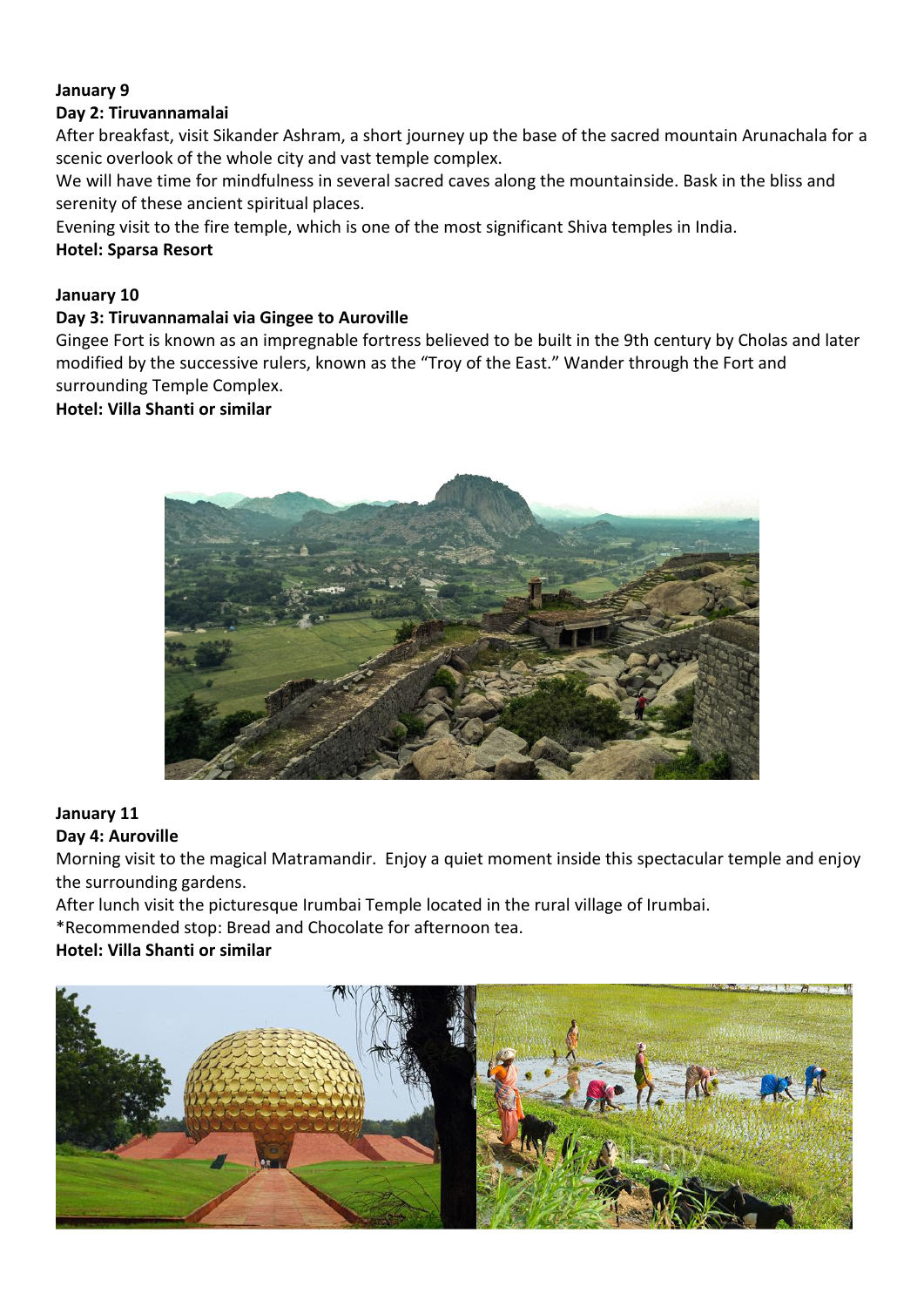#### **January 12 Day 5: Pondicherry**

Morning visit to Pondicherry to the local fish, produce, spice, and flower markets and the revered Aurobindo Ashram.

After lunch, enjoy an afternoon walk to the local temple to be blessed by the temple elephant, and experience a special temple blessing. Enjoy an evening stroll on the Promenade by the Bay of Bengal. **Hotel: Villa Shanti or similar**



## **January 13: Day 6: Chidambaram**

Morning visit to Chidambaram Temple. Chidambaram is an important pilgrim center and a holy place for Saivites. Dedicated to Lord Nataraja, this ancient temple of the Cholas is unique not only because it is devoted solely to the art of Bharatanatyam, (Indian dance) but it is also one of the rare temples where Shiva is represented by an idol rather than the customary lingam. The temple is distinguished by five courts. The idol of Nataraja is installed in the roof of the temple, which is covered with gold plates. The icon is a stunning piece of sculpture that evokes a sense of continuous movement.

# **Hotel: Villa Shanti or similar**